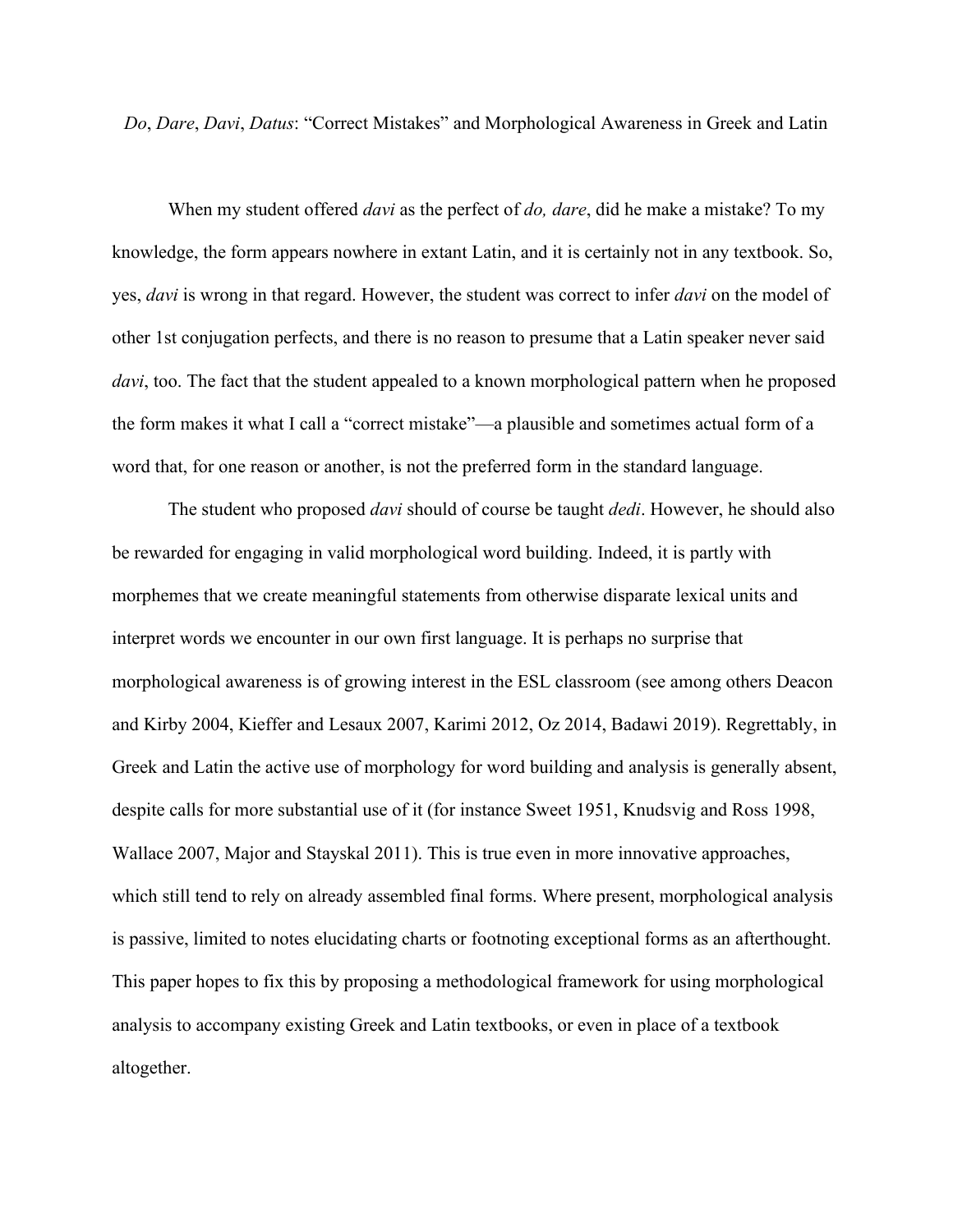This paper focuses specifically on morphemes that mark aspect in Greek and Latin. In so doing, it demonstrates a morphological approach whereby students build final forms like principal parts, rely on morphemes as much as roots when reading (e.g. "I verb the nouns and the noun" is a good translation of *arma virumque cano*), and in the case of Greek interpret new tenses without formal instruction (e.g. in ἔτεμνε, the ἐ- marks past time and the nu progressive aspect: "he/she/it was verb-ing"). We may not always divine what morpheme(s) a root prefers (the perfect of *rapio* is *rapui*, not *repi*), and that is fine, for correct mistakes are welcome in this approach. Yet by uncovering morphological patterns often obscured by the traditional word-andparadigm model, we significantly reduce the quantity of forms that must otherwise be memorized in order to read, and we read complex material with increased fluency.

The principle of the approach proposed in this paper is that all linguistic material must be pragmatic, meaning that it is immediately helpful for reading, and correct, meaning that the simplification of a rule in order for it to be pragmatic cannot result in a rule that is historically wrong. Reluctance to teach morphology is no doubt due in part to the presumption that it is beyond the capacity of a teacher without training in Greek and Latin historical linguistics. To overcome this perceived disciplinary obstacle, this paper includes the debut of a free interactive digital resource for teachers and students alike who wish to improve their morphological intuition when composing and reading Greek and Latin.

## Bibliography

Badawi, M. F. A. 2019. "The Effect of Explicit English Morphology Instruction on EFL Secondary School Students' Morphological Awareness and Reading Comprehension." *English Language Teaching* 12.4: 166-178.